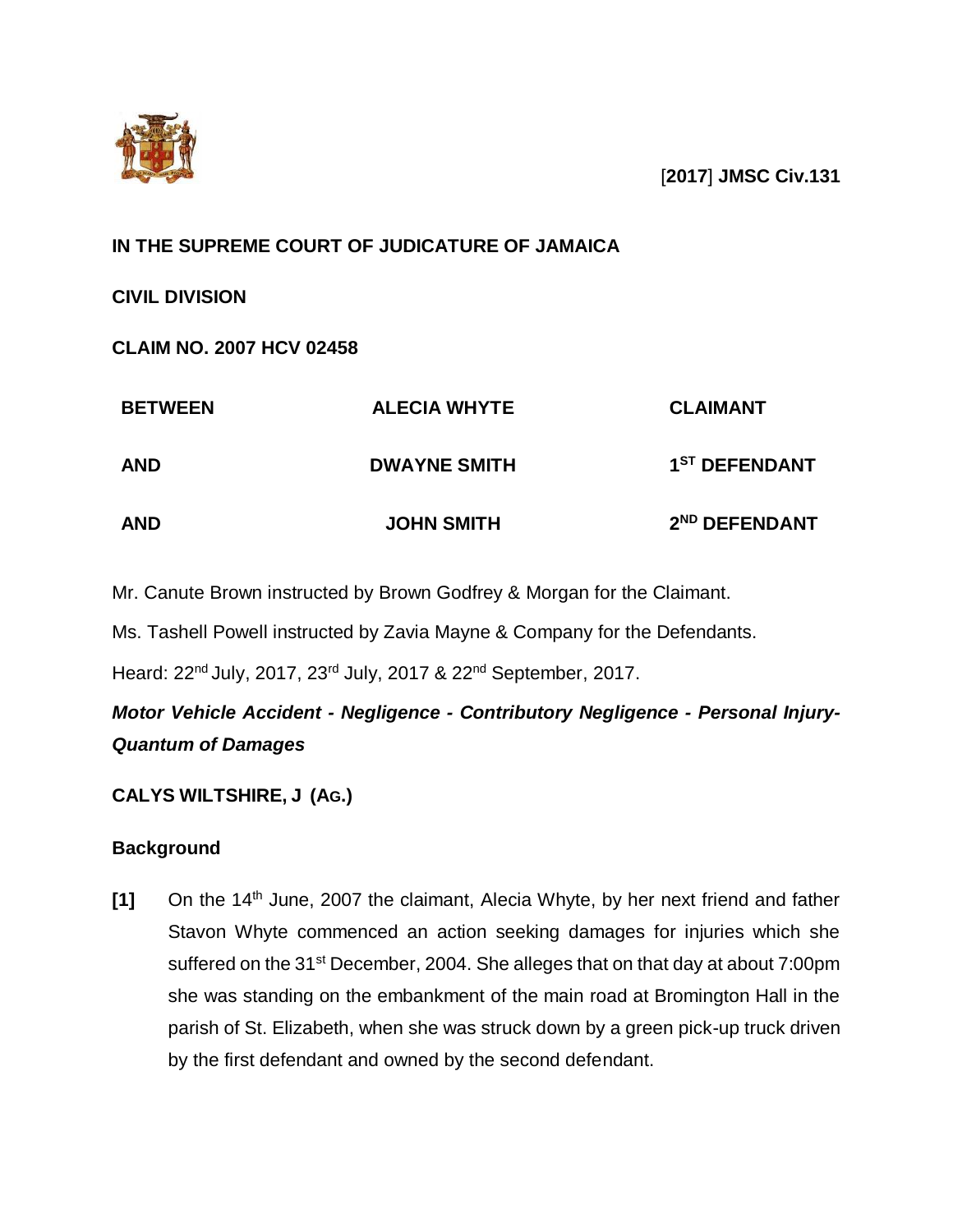## **Claimant's Case**

- **[2]** The claimant alleges that she was standing on the embankment with her sister and aunt when the first defendant who was driving along the roadway, lost control of the pick-up truck, causing it to mount the embankment and hit her. She alleges that the first defendant was negligent as he was driving at a speed that:
	- (a) *Was too fast in the circumstances,*
	- (b) *He failed to keep any or any proper look out or have any or any sufficient regard for other users of the road and in particular the claimant,*
	- (c) *He collided with the claimant and,*
	- (d) *He failed to stop, slow down, apply his brakes, swerve or manage/control the said pick-up truck so as to avoid the impact.*

## **Defendants' Case**

**[3]** The defendants by their defence filed on the 10<sup>th</sup> July, 2015 and an amendment made at the close of the claimant's case allege that it was the claimant who stepped from the embankment into the path of the vehicle being driven by the first defendant, and hence the accident was caused or contributed to by the negligence of the claimant. The first defendant alleges that because of the action of the claimant he was not able to stop, swerve or otherwise avoid the collision.

### **Evidence**

**[4]** The witness statements of the claimant, her father Stavon Whyte and the first defendant were accepted as their evidence in chief. The claimant also relied on the expert evidence of Dr Colin Abel who had prepared a medical report dated  $5<sup>th</sup>$ May, 2005. I will not set out the evidence in detail but will instead refer to the parts which are relevant and which require deliberation for my findings.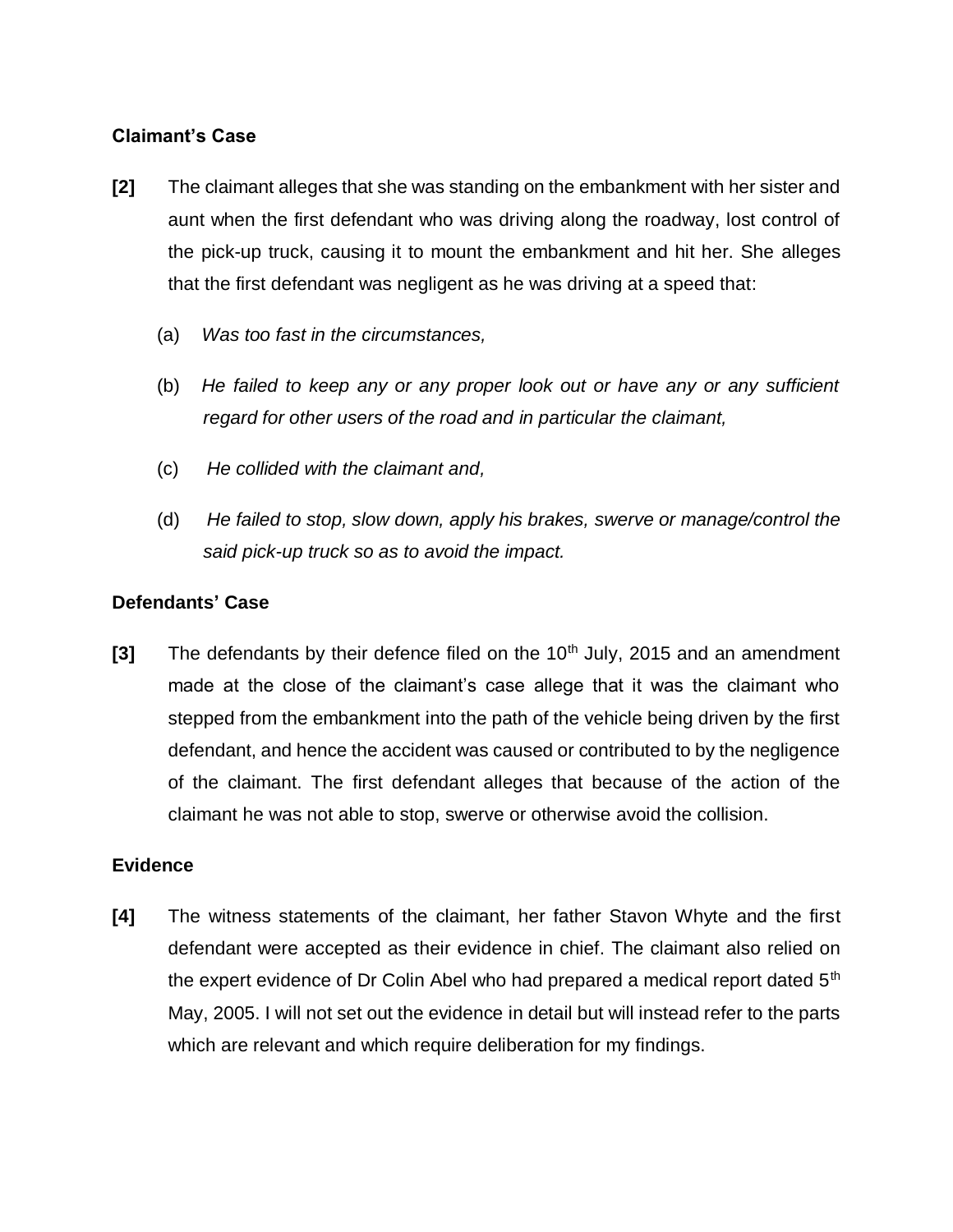#### **Issues**

**[5]** The matters for this court to determine are:

- (2) Did the  $1<sup>st</sup>$  defendant fail to exercise his duty of care to other road users and lose control of the motor vehicle causing it to mount the embankment, hit the claimant and resulting in her being injured.
- (3) Did the claimant step into the path of the second defendant's vehicle suddenly, thus the first defendant was unable to stop, swerve or otherwise avoid the collision.
- (4) Can the claimant, if it is found that she stepped into the path of the second defendant's vehicle, be held to have caused or contributed to the accident.

#### **Law**

### **Negligence**

- **[6]** In this claim for negligence the elements necessary to be established are:
	- (a) That a duty of care was owed
	- (b) That said duty was breached
	- (c) That damage resulted from said breach.

### **Duty of Care**

**[7]** It is accepted that all road users owe a duty of care to other road users and in the instant case this duty was owed to the claimant by the first defendant. As the driver of a motor vehicle he was required to keep a proper look out, avoid excessive speed and observe all traffic rules and regulations. On what was owed by one member of the public to another in the use of the road, Lord McMillan In **Corporation of Glasgow v. Muir & Ors** [1943] 2 ALL E.R.44 indicated that it was not, "to guard against every conceivable eventuality, but only against such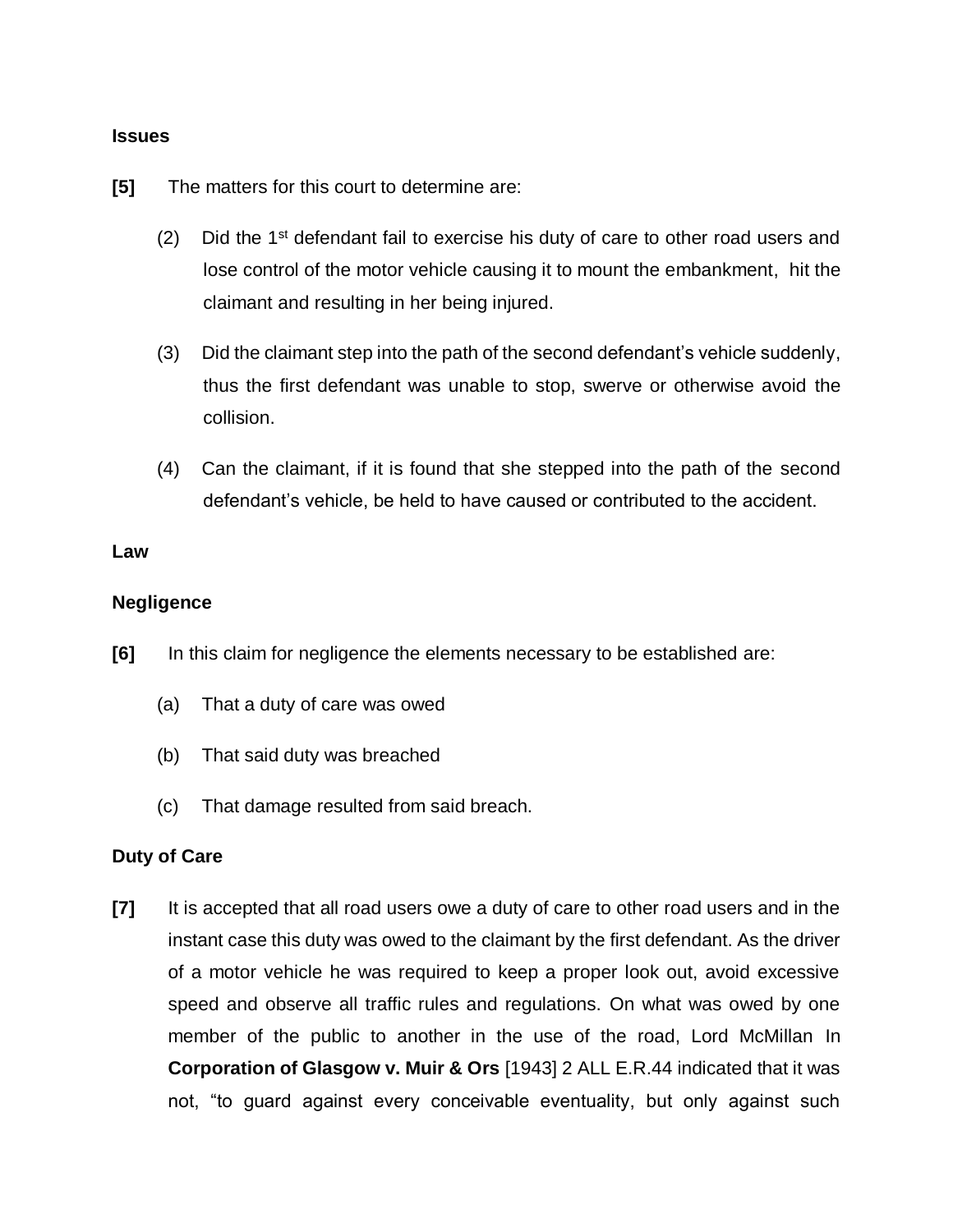eventualities as a reasonable man ought to foresee as being within the ordinary range of human experience". Lord McMillan further stated that,

*"The degree of care for the safety of others which the law requires human beings to observe in the conduct of their affairs varies according to the circumstances." And further, "It may be said generally that the degree of care required varies directly with the risk involved."*

### **Analysis of Evidence**

- **[8]** The claimant has stated in her evidence in chief that "the pickup lost control and collided with me on the embankment." Under cross examination the claimant in response to Miss Powell's question answered, "I say it lost control because it hit me on the embankment and it had no business on the embankment". The other witness for the claimant, her father, also said in his evidence in chief that the pickup lost control and collided with Alicia on the embankment. He further said under cross examination that, "vehicle not suppose to be on embankment, "and "is the speed and what happen why I say he lose control".
- **[9]** The first defendant denied losing control and mounting the embankment and under cross examination stated that he was travelling at between 30 - 35 km per hour and no more than 40 km per hour. The court notes that the evidence of his speed was not challenged by the claimant. Her evidence of her position on the embankment is "I was on the left and my sister and my aunt was on my immediate right." She further states that "I was the only person the van hit." Although she says that she saw the van five (5) seconds before it hit her, she admits that it was her father who told her that the van lost control.
- **[10]** Her father, also states that he saw the pick-up before it collided with the claimant and insists that she got hit on the embankment but also states "I didn't see the actual hit" and "I never saw the actual impact." He further says "flowers were on the road. Flowers don't grow in road, so it proves he go on the embankment." The claimant also said that her father told her, that she fell on the road and that was supported by Mr. Whyte's evidence in chief that the claimant after being hit, fell on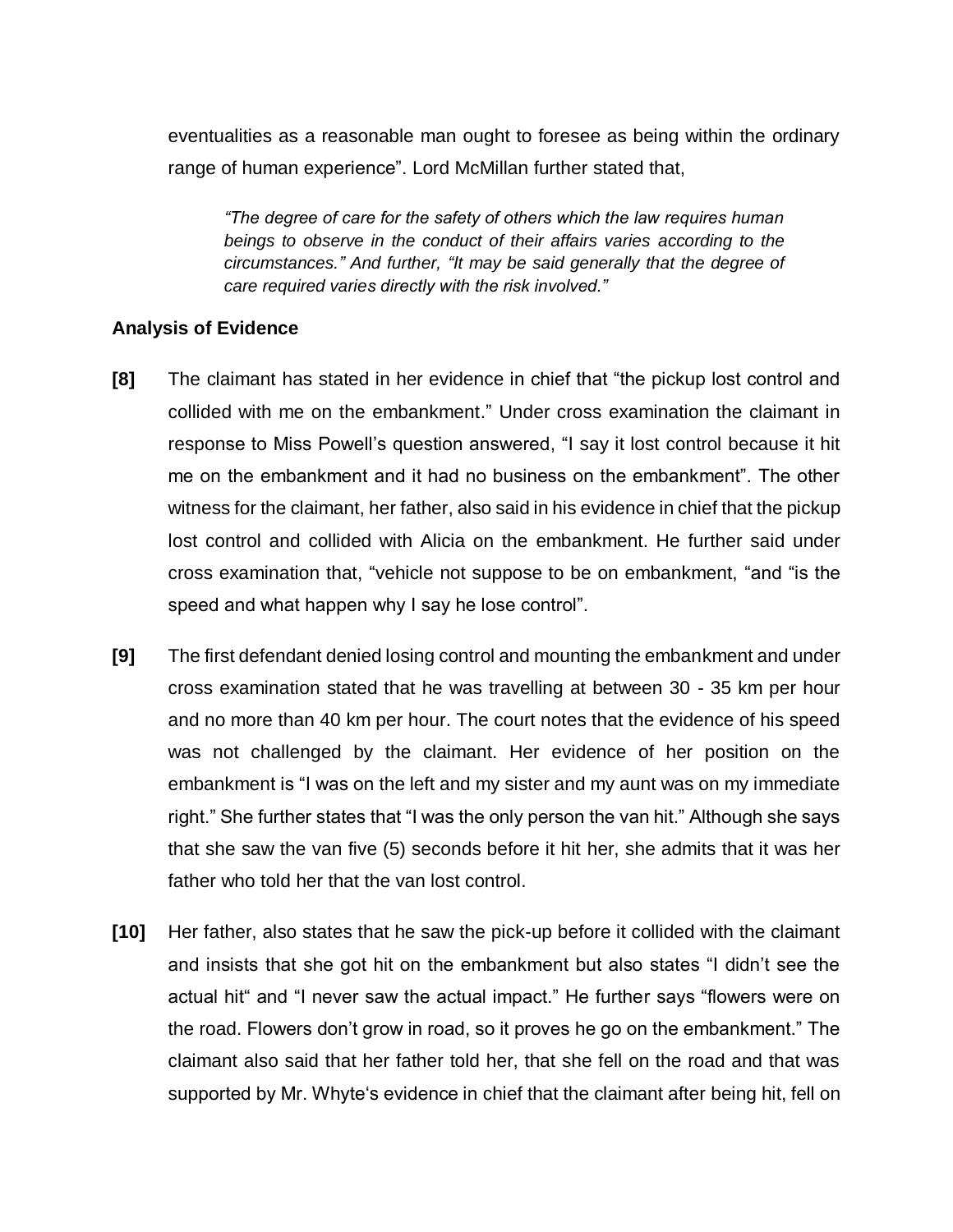the road. However, under cross- examination he insisted that she fell on the embankment. I am of the view that the original version given of the claimant's post accident position being on the road is in fact the truth and Mr. Whyte has sought to change his evidence in an attempt to give credence to the claim that the first defendant mounted the embankment. Further I do not believe that based on the claimant's evidence of the proximity of her sister and aunt to her on the embankment, that a vehicle could have mounted same and yet nobody else but her was hit.

- **[11]** Mr. Brown has submitted that in light of the contradiction in the first defendant's evidence, regarding his inability to stop and swerve as stated in his evidence in chief versus his swerving and his side mirror hitting the claimant as stated under cross examination, that the court should accept the claimant's version of events. It is not in issue that the claimant was hit by the vehicle driven by the first defendant. I however do not accept the evidence that he mounted the embankment. The inconsistency in his evidence as to whether he swerved or not does not, in my view affect the credibility of his evidence that he did not mount the embankment. That inconsistency I will address, if necessary, when determining whether the first defendant did breach his duty of care,
- **[12]** I find that there is no evidence either that the first defendant was speeding or that he lost control and mounted the embankment. On said issues the witnesses on the claimant's case lacked credibility and the inconsistency of their evidence rendered it unreliable. I am of the view that it is more likely that the claimant did step into the path of the second defendant's vehicle and was hit.
- **[13]** Although I have accepted that there is more likelihood that the claimant stepped into the path of the second defendant's motor vehicle, I must still determine whether there was any breach of the first defendant's duty of care as a driver. The first defendant in fulfilling said duty is required to guard against reasonable possibilities. In the Jamaican case of **Sirjue v. A.G. & Masters**, Suit No. CLS.122 OF 1984, Justice Bingham stated ,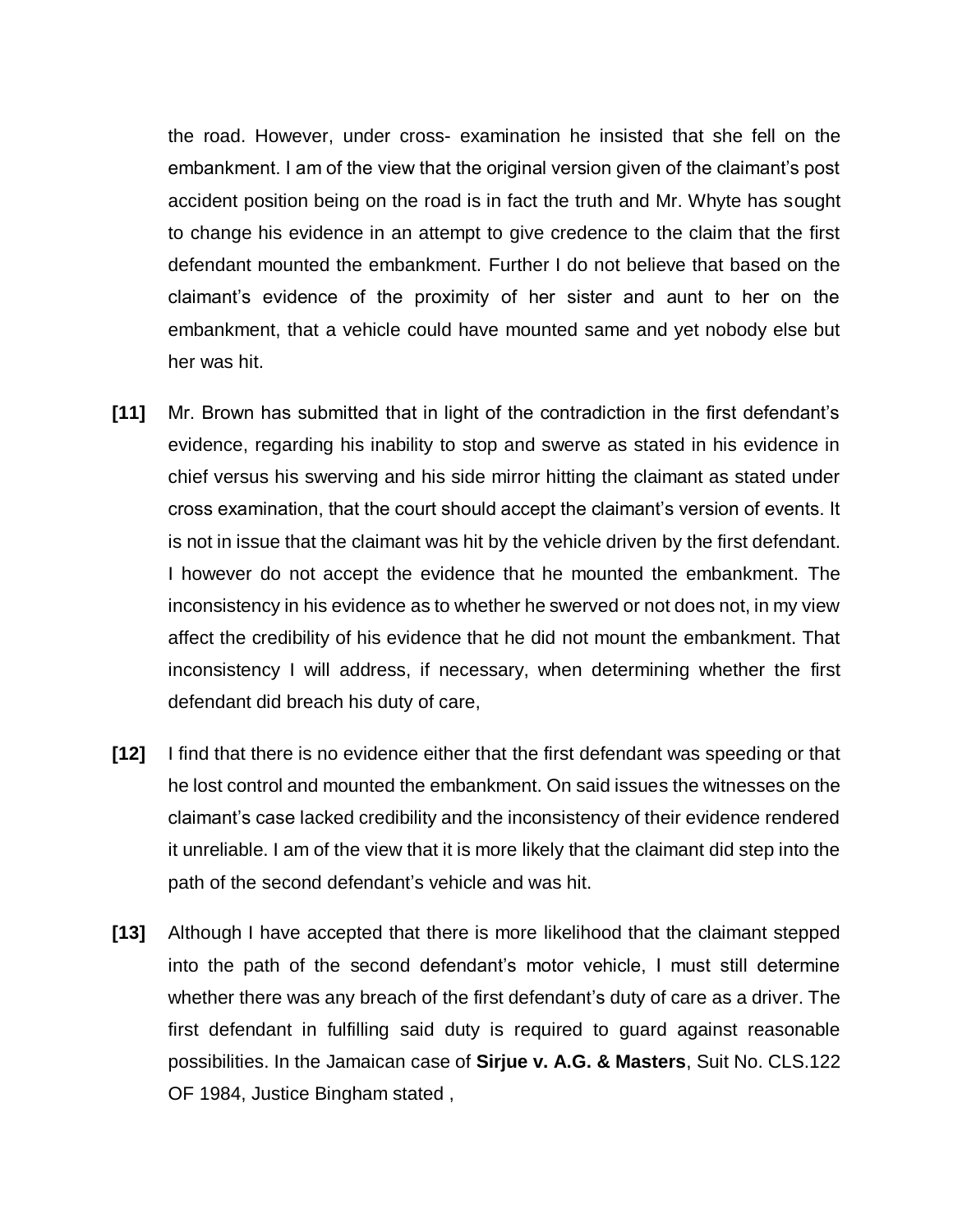*"in my opinion there is no special duty of care owed to an infant plaintiff of whose presence the defendant driver was up to the time of the collision totally unaware and therefore placed in a position where he could have had her in his contemplation, that is, prior and up to the time that the collision took place. Such a special duty of care would only arise if the defendant had been afforded on the facts, the opportunity of seeing the plaintiff before she set out on her journey across the road. This fact would then have afforded him sufficient time and opportunity to pay due regard to the plaintiff's presence and her situation to have taken such reasonable steps to guard against any abnormal behaviour such as that to which children of that age are accustomed such as dashing suddenly across roads without first looking out for traffic or playing on or near a highway as the decided cases have made reference to. "*

- **[14]** This accident occurred on New Year's Eve, sometime after 7:00pm while the first defendant was driving a left hand drive vehicle. He admitted that he was negotiating a left hand bend and also that the verge was overgrown with bushes. He said, "It's a left hand drive car. I couldn't see who was on the left till I came around the bend" and further, "the accident was a few feet from the corner". The evidence given as to the position of the street light suggests that it would not have assisted the visibility for the first defendant. While it may not have been reasonably foreseeable that a child would have attempted to cross the road then and there, under the circumstances of such poor visibility, dangerous possibilities had increased and hence the need for more precautions by the first defendant would also increase.
- **[15]** Since the defendant in negotiating the bend could not see who was on the left hand side of the road, he should have blown his horn or given some warning so that other users of the road would be made aware of his oncoming vehicle. I therefore find that the first defendant failed to exercise the degree of care required in light of the risk involved. Regarding the inconsistency in his evidence as to how he reacted on seeing the claimant, I am of the view that his version that he swerved and the side mirror hit the claimant is consistent with the claimant stepping into the road and suffering a fractured right humerus. Having however failed to give proper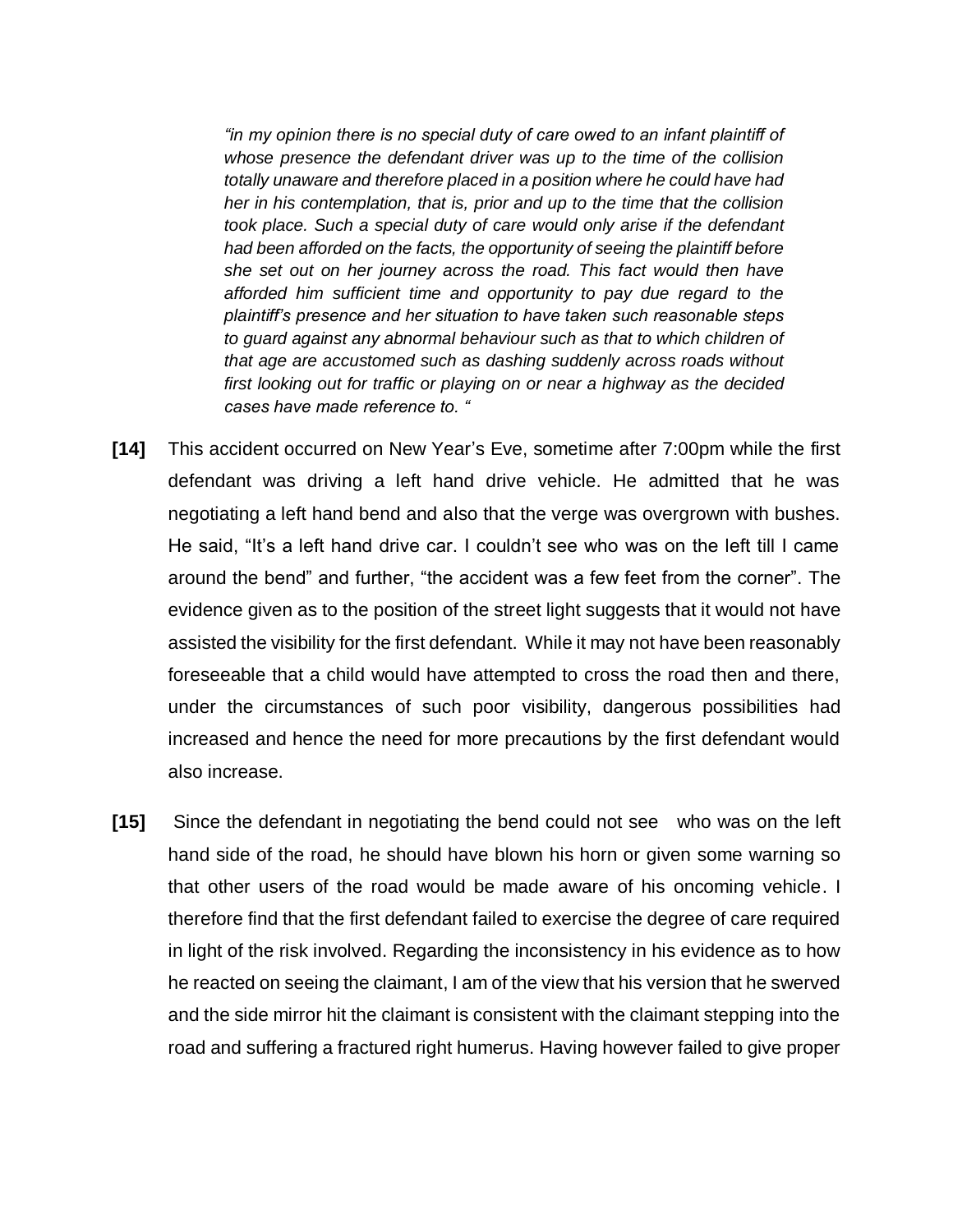warning of his presence in dangerous circumstances, he breached his duty of care and as a result of this breach, the accident occurred.

### **Contributory Negligence**

- **[16]** Miss Powell has submitted that should the court find on the first defendant's evidence that he was negligent, then the claimant should be held negligent on a contributory basis. The standard of care required by a driver to a child is greater than that owed to an adult and this special duty of care would arise if the first defendant saw the claimant before she set out on her journey across the road.
- **[17]** The first defendant says that the claimant suddenly stepped into the path of the motor vehicle while she was engaged in a conversation with someone across the roadway. He however admits under cross examination that because of the road conditions he could only see the people on the right. Miss Powell has submitted that he could only see as far as his headlights permitted. A lower standard of care for its own safety is expected of a child. The child only has to attain the standard of care expected of a child of his or her age. In the case at bar, was the claimant at an age where it was reasonable to expect her to take precautions for her own safety? She was 9 years old at the time of the accident and at that age she was not going on the road by herself. She said "somebody was always with me," and "when I am crossing the road, I ask for assistance."
- **[18]** This suggests to me that she would have been aware of the hazards of the roadways. However, we also know that children are prone to such behaviour as dashing suddenly across roads without looking out for oncoming traffic. The claimant was on the embankment in the care and under the supervision of two adults. The claimant says, "My aunt called out to me. She called out my name." The court has already accepted that the first defendant did not drive onto the embankment and therefore believes that it is very likely that the aunt's actions were motivated by her realization that the claimant was stepping into the road into the vehicle's driving path.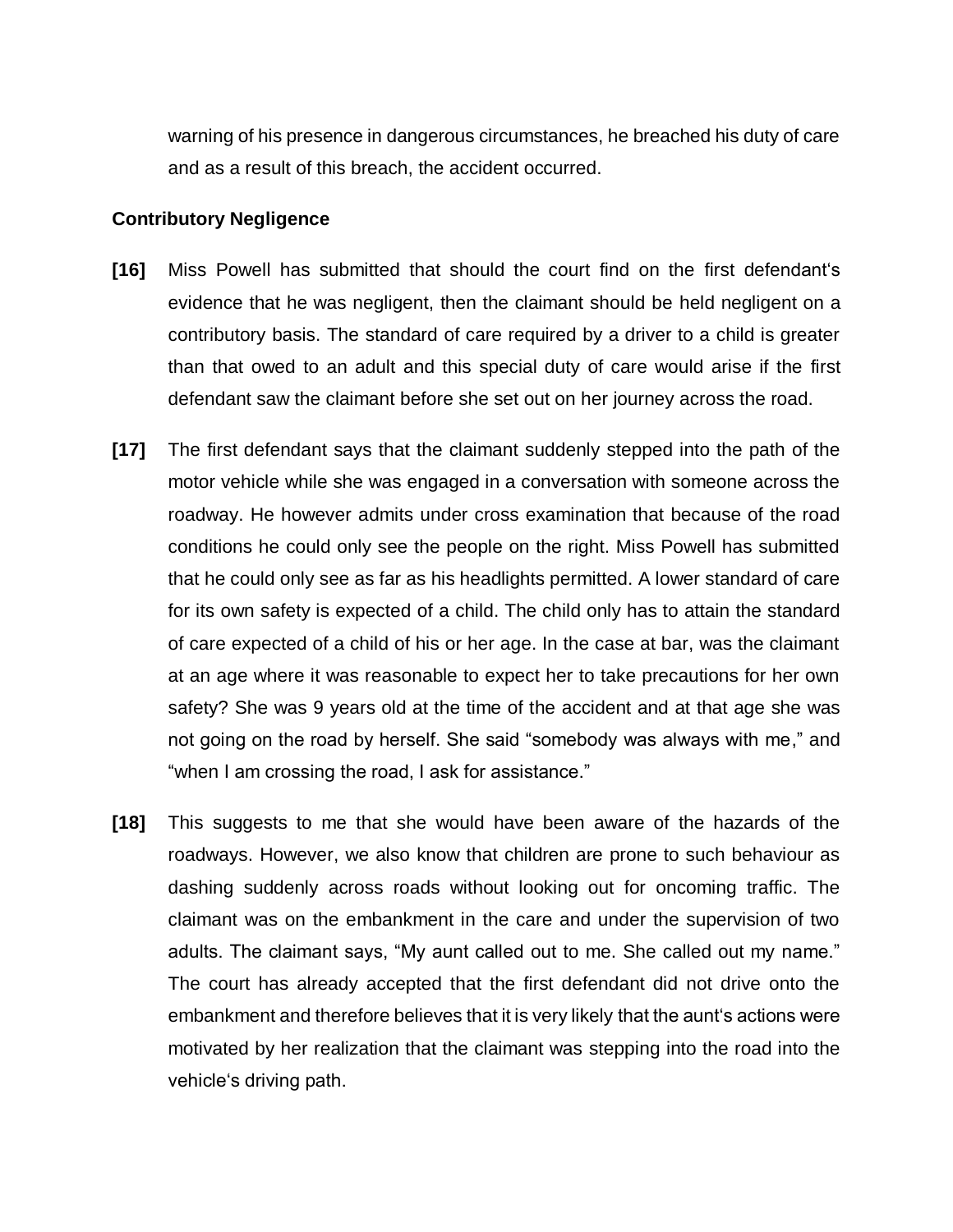**[19]** I am of the view that the claimant would not have been aware of the first defendant approaching from around the bend without him sounding his horn. Regretfully in that moment when she may have forgotten the perils of the road, she stepped from the embankment into the road. However at 9 years of age, she indicated a clear understanding that she was to ask for assistance when crossing the road and she was in the care of two adults to whom she could have turned. I therefore find that 20% negligence should be apportioned to the claimant herein.

## **DAMAGES**

- **[20]** The medical report of Dr. Colin Abel relied on by the claimant, outlined the injuries suffered by her. The report indicates that on admission to the Bustamante Children's Hospital the following injuries were noted:
	- 1) 1cm laceration occipital area of scalp
	- 2) Bilateral Periorbital ecchymoses and edema-suggestive of a severe head injury
	- 3) Deformity of right arm
	- 4) Bleeding from the nostrils
- **[21]** The report goes on to indicate that x-rays revealed the following:
	- 1) Fracture right humerus
	- 2) Opacification right lung suggestive of severe right ling contusion
	- 3) The CT scan showed fracture frontal bone of skull with cerebral edema and pneumo cephalus. This implies fracture of the skull extending into the frontal sinus.

The claimant had one episode of a seizure and bleeding from nostrils. She was unable to attend school as result of the injuries but the court was not given the period of absence.

**[22]** Dr. Abel attended and was cross examined on the contents of his report. Miss. Powell has submitted that as Dr. Abel is a Paediatric Surgeon, he has no specialty in matters relating to the bone or the brain. Counsel challenged Dr. Abel on his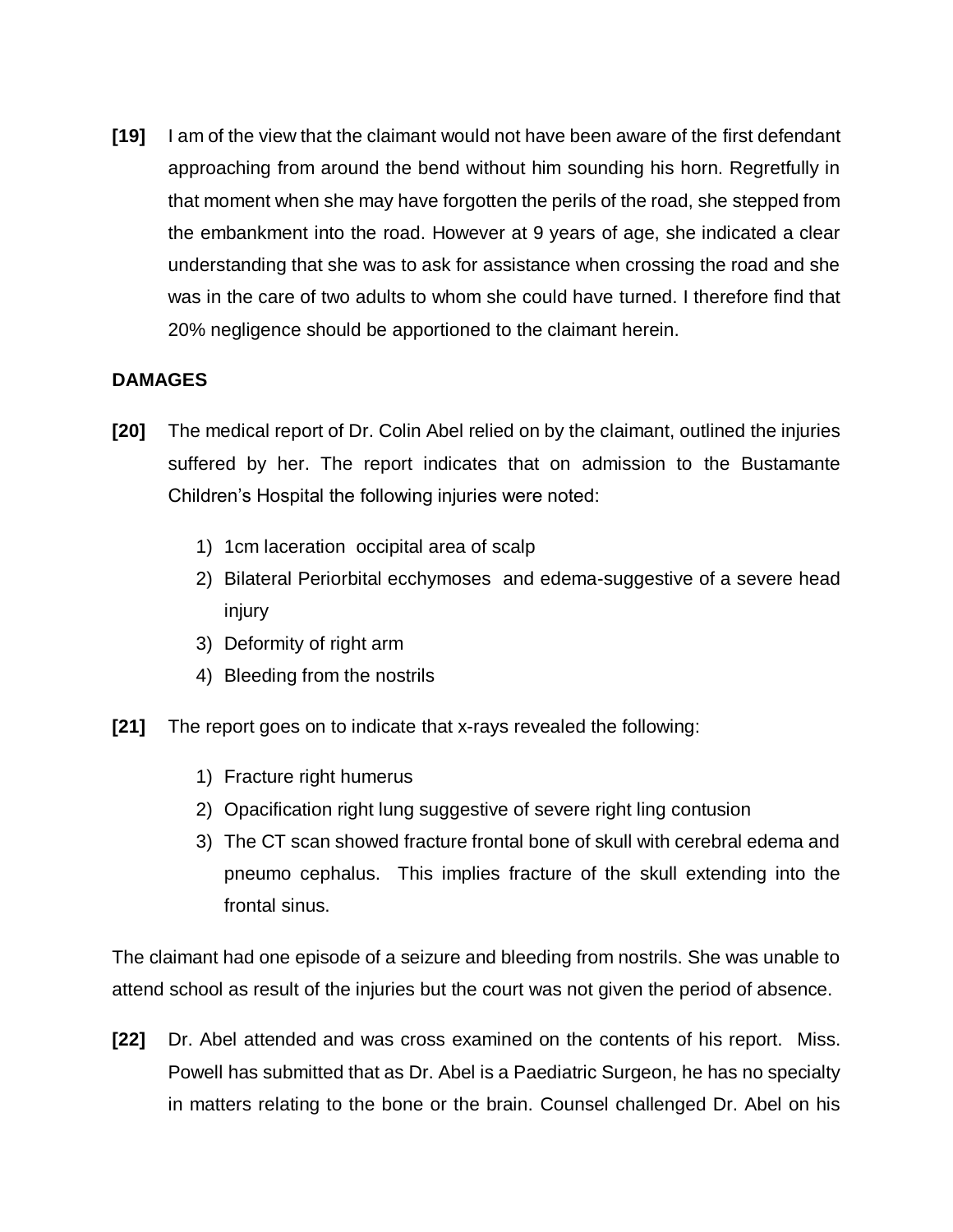findings that the head injury suffered by the claimant was severe and suggested that it was in fact mild and that the doctor's findings of severity contradict the claimant's pleadings. She also submitted that based on the doctor's evidence of indicators of a severe head injury i.e. (a) bleeding from nose, from ears, around the brain and problems with brain function, the claimant in the case at bar did not suffer severe head injury. Dr. Abel indicated under cross-examination that the stay in hospital for a mild head injury is usually about 3 days. Based on the indicators given by Dr. Abel I would accept that Ms. Whyte's head injury was not severe. Generally however head injuries are serious and I accept that her total injuries were serious and life threatening as stated by Dr. Abel

- **[23]** Mr. Brown has cited the case of **Vincent Campbell v. Bruce Clarke** at page 59 of the Harrison's Assessment of Damage, 1<sup>st</sup> edition, and submitted that same should be applied in the instant case. The claimant there suffered an open depressed fracture of the right temporal region of the scalp, fracture of the base of the skull, laceration to the left temporal region of the scalp and blood shot of right eye. He developed epilepsy as a result and experienced giddiness after standing for long. Mr. Brown has submitted that an award of \$500,000.00 made in that case in May 1992, would be increased in the instant case in light of the more severe injuries and disabilities suffered by the claimant herein. Counsel has submitted that an award of \$8,000,000.00 would be appropriate.
- **[24]** While the Court accepts that there is some similarity in the injuries suffered, i.e. the fracture to the skull, the claimant's injuries and resulting disability in the instant case were not more severe. Despite the claimant's assertions, there is no medical evidence which supports that she is still experiencing problems with her arm when she lifts, headaches and dizziness as a result of the accident. She also agreed that she has not had any more epileptic episodes since the one after the accident. The court however notes the last sentence of Dr. Abel's report which states, "We expect her to have some disability because of the potential of further seizures based on the fact that she had a fractured skull and a seizure associated with this."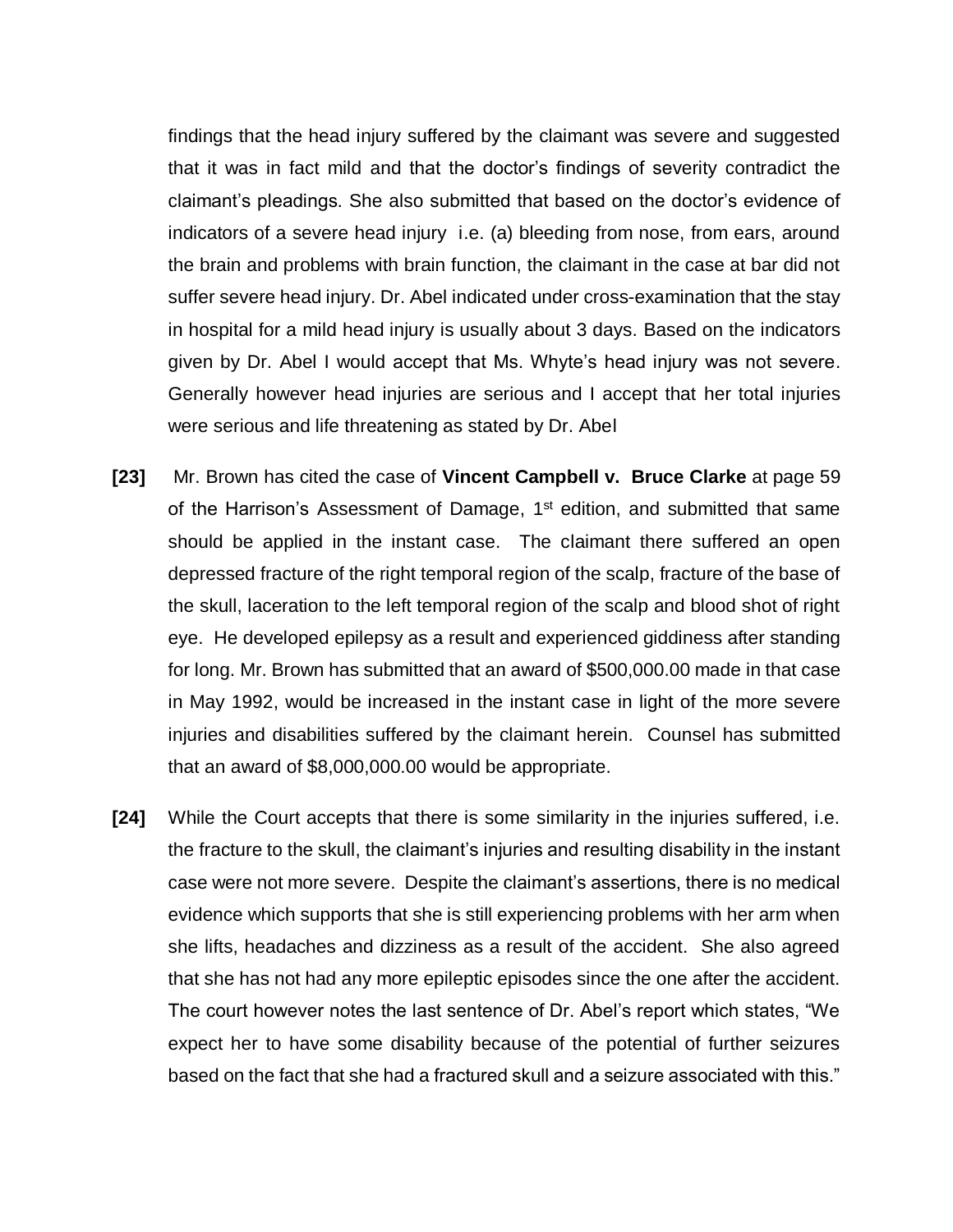- **[25]** Miss Powell has cited three cases as follows:
	- 1) **Donald Henry v. Robinson's Car Rental Ltd and Errol Robinson** page 52 of Harrison's Assessment of Damages 1<sup>st</sup> edition
	- 2) **Walter Coley v. Alphanso Smith** at page 58 of Harrison's Assessment of Damages 1<sup>st</sup> edition
	- 3) **Phillip Kongal v. The Attorney General of Jamaica** at page 58 of Harrison's Assessment of Damages- 1<sup>st</sup> edition.
- **[26]** In **Henry v. Robinson's Car Rental and Anor** the claimant suffered,
	- 1) Cerebral concussion with closed unexpressed fracture of the right frontal bone
	- 2) Head pains for about 1 month and bouts of amnesia
	- 3) He spent 10 days in hospital and recovered fully within 6 weeks.

The court awarded \$25,000.00 in January 1991 for his pain and suffering which counsel submitted would update to \$854,642.86 today.

- **[27]** In **Coley v. Smith** the claimant suffered
	- 1) loss of Consciousness
	- 2) 6cm laceration to the occipital area of the scalp
	- 3) 6cm laceration over the left upper eyelid
	- 4) abrasion to left shoulder
	- 5) He had impaired function of the left side of the body, giddiness and black outs, inability to hold urine and general weakness of body.

He was awarded \$40,000.00 for general damages in October 1991 which would update to \$894,029.85.

# **[28]** In **Kongal v. The Attorney General of Jamaica** the claimant suffered:

1) Head injury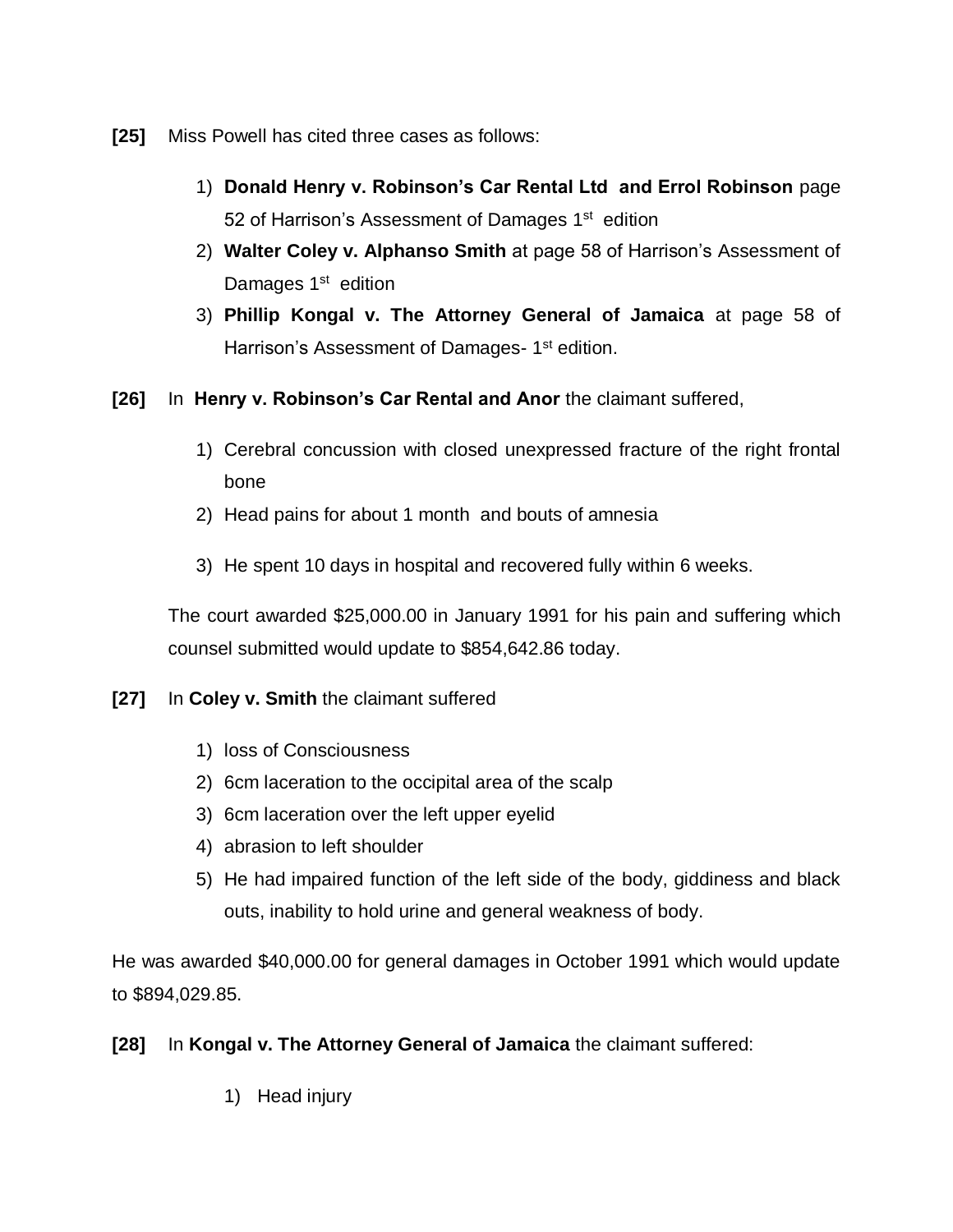- 2) Contusion of the right jaw
- 3) Laceration to the right side of face

An award of \$15,000.00 was made for general damages which would update to \$415,011.55 today. Miss Powell has submitted that based on these cases, an award of between \$1,000,000.00 to \$1,300,000.00 would be appropriate. The court finds that except for **Henry v. Robinson's Car Rental Ltd and Anor**, the claimants in the abovementioned cases suffered injuries which were less severe than those suffered by the claimant in the case at bar.

- **[29]** Despite the claimant's evidence that she has not suffered any more seizures, the last sentence of the medical report is very significant. It suggests to me that there is a possibility of future seizures. In this regard I am guided by the case of **Petrona Black (bnf Karen Black) v. Jennifer Bhalai & Anor** at page 183 of Harrison's Assessment of Damages 2<sup>nd</sup> edition, where a 12 year old student sustained head injuries after being hit down. That claimant suffered loss of consciousness, three epileptic seizures on the day of the accident, bruises on face and knee, a fracture of the right parietal bone, post traumatic headaches and was subject to future epileptic attacks. At the time of the trial the epileptic seizures had not recurred since the initial three attacks. An award of \$15,000.00 for general damages made at first instance was subsequently increased by the Court of Appeal to \$100,000.00 in July 1991, in light of the possibility of future epileptic attacks.
- **[30]** Carey P.(Ag) in delivering that judgment indicated that once the tribunal found that from the medical evidence there was a real possibility of the risk of future attacks of epilepsy then the question must be asked, "What are the chances after the date of trial of attacks of epilepsy of a serious nature?" He then continued that if one was satisfied that there was a chance then the next question was "to determine how that realistic figure must be set." Justice Carey acknowledged the difficulty in making an assessment in these cases where it cannot be said with certainty whether or not the attacks may occur. He referred to the method recommended by Lord Justice Widgery in Jones v Griffiths [1969] 1 W.L.R.795 at page 801: